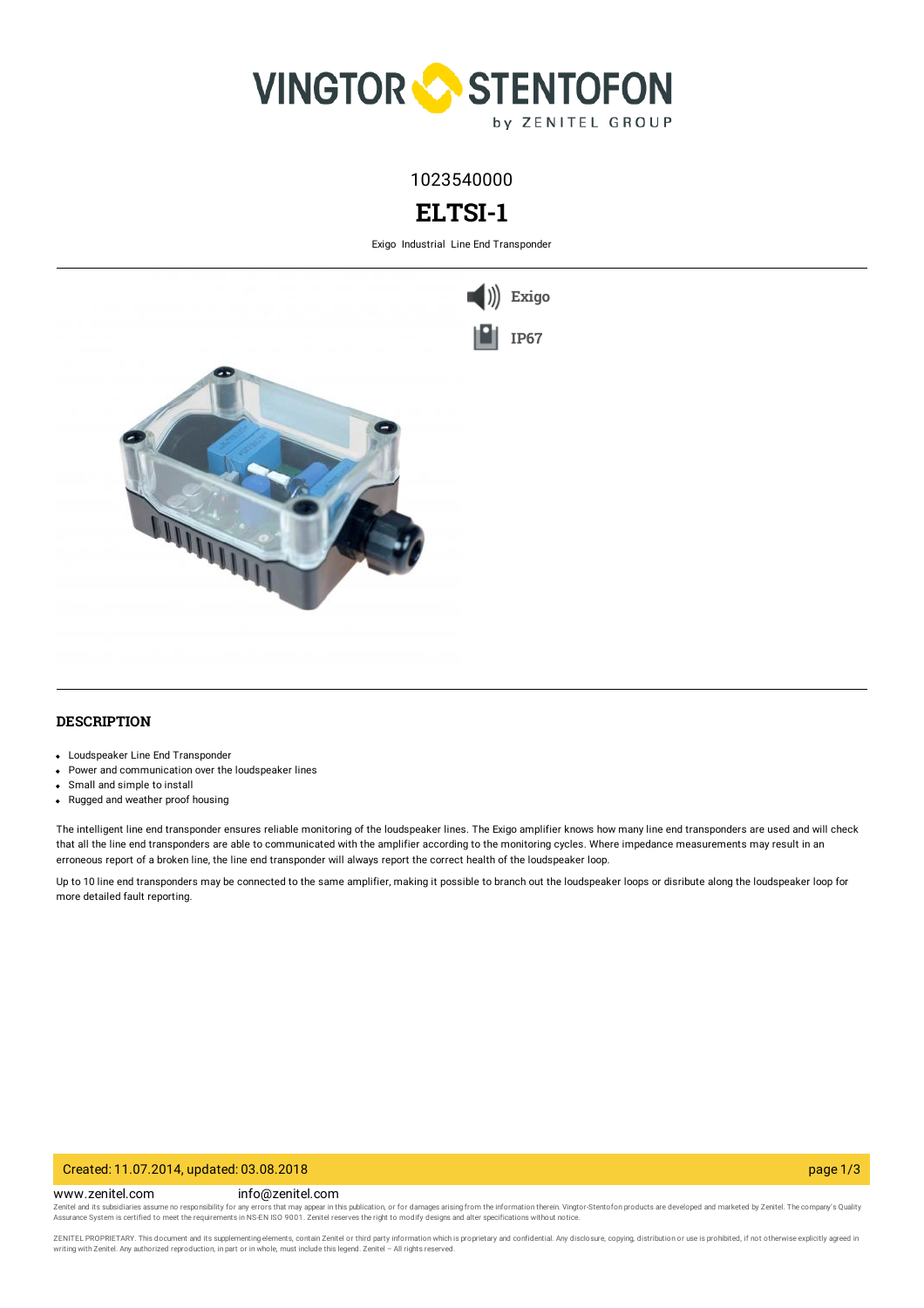### **SPECIFICATIONS**

| <b>MECHANICAL</b>                        |  |  |  |
|------------------------------------------|--|--|--|
| 53 x 81 x 106 mm                         |  |  |  |
| 350 <sub>g</sub>                         |  |  |  |
| 4 holes ø 4 mm                           |  |  |  |
| Dark grey / Transparent top              |  |  |  |
| M20 PK10 Cable glands (7-13 mm cable)    |  |  |  |
|                                          |  |  |  |
| -25 °C to +60 °C                         |  |  |  |
| 10% to 95% (non-condensing)              |  |  |  |
| $-40^{\circ}$ C to $+70^{\circ}$ C       |  |  |  |
| 10% to 95% (non-condensing)              |  |  |  |
| 600 hPa to 1100 hPa                      |  |  |  |
| $IP-67$                                  |  |  |  |
|                                          |  |  |  |
| Powered from loudspeaker line            |  |  |  |
| $PNOM \le 10$ mW (idle), $PMAX = 125$ mW |  |  |  |
|                                          |  |  |  |

## **TECHNICAL DIMENSIONS**



 $\odot$ ⋒  $\odot$ Cable gland no.2 not mounted จ  $\odot$ 

| ndex | Part name                  | Descrption       | Oty. |
|------|----------------------------|------------------|------|
|      | A100C0 8340 LET PCB-ASSY   | PCB assy         |      |
|      | BE BULGIN ENCLOSURE BOTTOM | BE02S Bulgin     |      |
|      | BE BULGIN ENCLOSURE TOP    | BE02S Bulgin     |      |
|      | M20_CABLE-GLAND            | <b>PG16 IP68</b> |      |
|      | PT SCREW PAN 40X8          | PT screw ø2.2x6  |      |
|      | WASHER 4-3X0-8 ISO7092     | Washer           |      |
|      |                            |                  |      |

### **USED WITH**

1023102200 **[ENA2200](https://www.zenitel.com/product/ena2200)**

## Created: 11.07.2014, updated: 03.08.2018 page 2/3

#### www.zenitel.com info@zenitel.com

Zenitel and its subsidiaries assume no responsibility for any errors that may appear in this publication, or for damages arising from the information therein. Vingtor-Stentofon products are developed and marketed by Zenite

ZENITEL PROPRIETARY. This document and its supplementing elements, contain Zenitel or third party information which is proprietary and confidential. Any disclosure, copying, distribution or use is prohibited, if not otherw